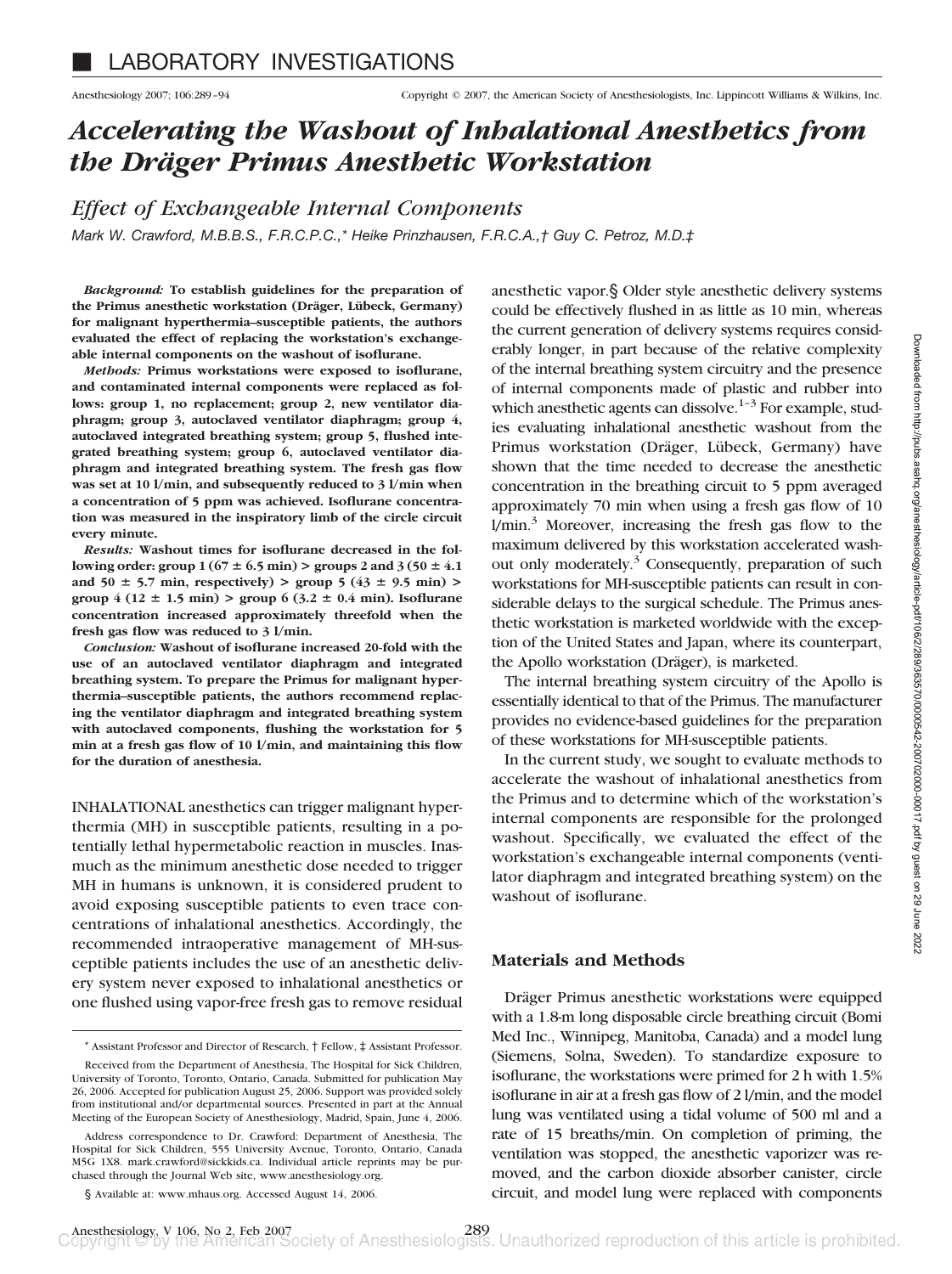that had not been exposed to inhalational anesthetics. In addition, fresh Amsorb® (Armstrong Medical, Coleraine, Northern Ireland) was placed in the carbon dioxide absorber canister. To study the washout of isoflurane, the fresh gas flow was set initially at 10 l/min, ventilation was recommenced using the same minute ventilation as during priming, and the concentration of isoflurane in the inspiratory limb of the circle circuit was measured every minute (early washout phase). The washout time for isoflurane was defined as the time from initiating a fresh gas flow of 10 l/min until a concentration of 5 ppm was achieved in the inspiratory limb of the circle circuit. When the concentration of isoflurane reached 5 ppm, the fresh gas flow was reduced to 3 l/min to simulate a clinically relevant flow, and the concentration of isoflurane was measured every minute for an additional hour or until the concentration reached 5 ppm again (late washout phase). A Miran SapphIRe 205B Series Portable Ambient Air Analyzer (Thermo Electron Corporation, Waltham, MA) was used to measure the concentration of isoflurane in the inspiratory limb. This device has an accuracy of  $\pm$ 5% and a sensitivity of 0.1 ppm. A zero calibration was performed in a remote location outside the operating room immediately before each experiment. A calibration filter (North Safety Products, Cranston, RI) was attached to the entry port of the Miran analyzer before the zero calibration.

Six Dräger Primus anesthetic workstations were studied in each of the following groups. For each group, the specified change to the internal components was made immediately before the start of the early washout phase.

- Group 1: None of the internal components was changed (control group).
- Group 2: The ventilator diaphragm was removed and replaced with a diaphragm that had never been exposed to anesthetic vapor (new ventilator diaphragm).
- Group 3: The ventilator diaphragm was removed and replaced with a diaphragm that had been exposed to 1.5% isoflurane for 2 h in another Primus workstation and subsequently autoclaved at 132°C for 10 min (autoclaved ventilator diaphragm).
- Group 4: The integrated breathing system was removed and replaced with one that had been exposed to 1.5% isoflurane for 2 h in another Primus workstation and subsequently autoclaved at 132°C for 10 min. To remove residual water after autoclaving, the integrated breathing system was flushed using a forced-air gun (autoclaved integrated breathing system).
- Group 5: As a control for group 4, the integrated breathing system was removed and replaced with one that had been exposed to 1.5% isoflurane for 2 h in another Primus workstation and then flushed thoroughly using a forced-air gun as in group 4, without being autoclaved (flushed integrated breathing system).
- Group 6: Both the ventilator diaphragm and the integrated breathing system were removed and replaced



Fig. 1. Early washout profiles for isoflurane in the Dräger Pri**mus anesthetic machine. In the control group (group 1), isoflu**rane concentration decreased to 5 ppm after  $67 \pm 6.5$  min of **washout. When the ventilator diaphragm and integrated breathing system (IBS) were replaced with autoclaved components (group 6), washout time for isoflurane decreased 20-fold, the concentration reaching 5 ppm after only 3.2**  $\pm$  **0.4 min of washout (** $P$  **<** 0.001 compared with control). Data are mean  $\pm$  SD.

with components that had been exposed to 1.5% isoflurane for 2 h in another Primus workstation and subsequently autoclaved at 132°C for 10 min. To remove residual water after autoclaving, the integrated breathing system was flushed using a forced-air gun (autoclaved ventilator diaphragm and integrated breathing system).

### *Statistical Analysis*

Data are expressed as mean  $\pm$  SD. Washout times and isoflurane concentrations were compared using one-way analysis of variance and the Student Newman-Keuls *post hoc* test.  $P \le 0.05$  was considered statistically significant.

## **Results**

#### *Early Washout Phase*

The concentration of isoflurane in the inspiratory limb of the circle system decreased exponentially during the early washout phase in all groups (fig. 1). In the control group, isoflurane concentration decreased to 5 ppm after  $67 \pm 6.5$  min of washout. Isoflurane concentration decreased only moderately faster when a new ventilator diaphragm was used, reaching 5 ppm after 50  $\pm$  4.1 min of washout ( $P \le 0.001$  compared with control). A similar washout time,  $50 \pm 5.7$  min, was achieved with the use of an autoclaved ventilator diaphragm ( $P < 0.001$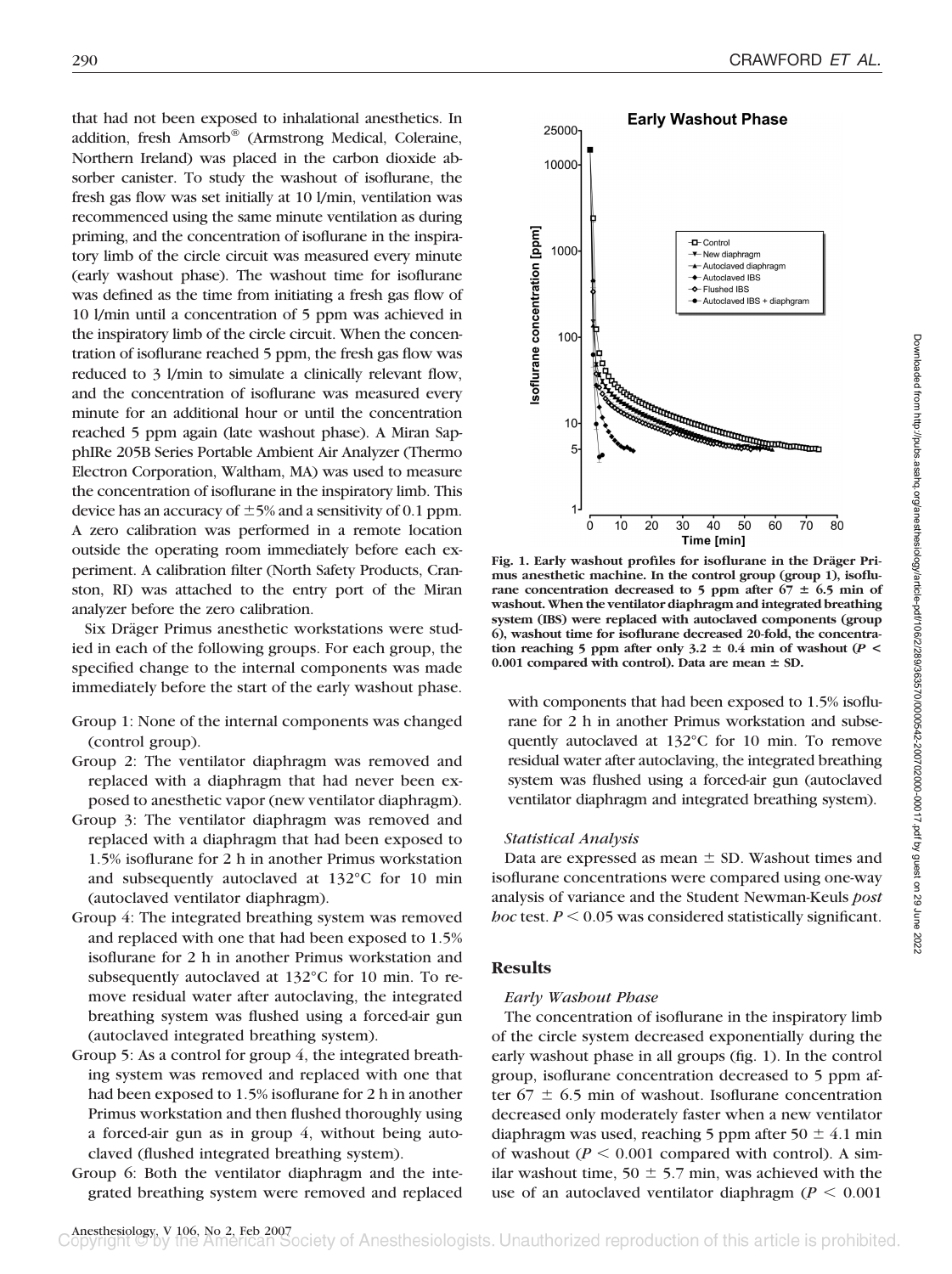| Group                                 | Early Washout Phase, Time to 5 ppm, min | Late Washout Phase, Max Concentration, ppm |
|---------------------------------------|-----------------------------------------|--------------------------------------------|
| Group 1: control                      | $67 \pm 6.5$                            | $16.0 \pm 1.6$                             |
| Group 2: new diaphragm                | $50 \pm 4.1^*$                          | $17.3 \pm 0.8$                             |
| Group 3: autoclaved diaphragm         | $50 \pm 5.7^*$                          | $16.8 \pm 0.5$                             |
| Group 4: autoclaved IBS               | $12 \pm 1.5^*$                          | $13.5 \pm 0.6$ †                           |
| Group 5: flushed IBS                  | $43 \pm 9.5^*$                          | $16.1 \pm 0.8$                             |
| Group 6: autoclaved diaphragm and IBS | $3.2 \pm 0.4^*$                         | $12.8 \pm 2.1$                             |

**Table 1. Washout Times (Early Washout Phase) and Maximum Rebound Concentrations (Late Washout Phase)**

The washout time for isoflurane was defined as the time from initiating a fresh gas flow of 10 I/min until a concentration of 5 ppm was achieved in the inspiratory limb of the circle circuit.

 $* P < 0.001$  compared with control.  $+ P < 0.01$  compared with control.

 $IBS =$  integrated breathing system; Max = maximum.

compared with control). Washout profiles for the new and autoclaved diaphragm were almost identical. The use of an autoclaved integrated breathing system accelerated the washout of isoflurane considerably, resulting in a clinically significant reduction in washout time. When an autoclaved integrated breathing system was used, isoflurane concentration decreased approximately fivefold faster than in the control group, reaching 5 ppm after  $12 \pm 1.5$  min of washout ( $P < 0.001$  compared with control). Flushing the integrated breathing system with forced air, as had been done to dry the integrated breathing system after autoclaving, did not achieve as rapid a washout as with the use of an autoclaved integrated breathing system, the isoflurane concentration reaching 5 ppm after  $43 \pm 9.5$  min of washout ( $P \le$ 0.001 compared with control and  $P \le 0.001$  compared with autoclaved integrated breathing system). Isoflurane washout was most rapid when both the ventilator diaphragm and the integrated breathing system were replaced with components that had been autoclaved. In the latter group, isoflurane concentration in the inspiratory limb of the circle circuit decreased 20-fold faster than in the control group, reaching 5 ppm after only  $3.2 \pm 0.4$  min of washout ( $P \le 0.001$  compared with control and  $P < 0.05$  compared with autoclaved integrated breathing system). Washout times are summarized in table 1.

## *Late Washout Phase*

During the late phase of the washout, we observed a rebound increase in the concentration of isoflurane in the inspiratory limb of the circle circuit in all groups (fig. 2). In the control group, the isoflurane concentration increased approximately threefold to a maximum of 16.0  $\pm$  1.6 ppm and then decreased slowly, remaining above 5 ppm for the duration of the experiment. Isoflurane concentration increased to a maximum of  $17.3 \pm 0.8$ and  $16.8 \pm 0.5$  ppm with a new and autoclaved ventilator diaphragm, respectively, and remained above 5 ppm for the duration of the experiments. The use of an autoclaved integrated breathing system resulted in a significantly lower maximum concentration (13.5  $\pm$  0.6 ppm) compared with the control group ( $P < 0.01$ ).

Flushing the integrated breathing system with forced air alone was ineffective in reducing the maximum isoflurane concentration reached during the rebound (16.1  $\pm$ 0.8 ppm). When both the ventilator diaphragm and the integrated breathing system were replaced with autoclaved components, the isoflurane concentration increased to  $12.8 \pm 2.1$  ppm ( $P \le 0.01$  compared with control), returning to 5 ppm after  $47.6 \pm 7.0$  min of washout in three of six workstations; in the three remaining, isoflurane concentration was greater than 5



Fig. 2. Late washout profiles for isoflurane in the Dräger Primus **anesthetic machine. When the fresh gas flow was reduced from 10 l/min to 3 l/min, we observed a rebound increase in the concentration of isoflurane in the inspiratory limb of the breathing circuit. In the control group (group 1), the isoflurane concentration increased approximately threefold to a maxi**mum of  $16.0 \pm 1.6$  ppm and then decreased slowly, remaining **above 5 ppm for the entire 1-h duration of the experiment. When the ventilator diaphragm and integrated breathing system (IBS) were replaced with autoclaved components (group 6),** the isoflurane concentration increased to  $12.8 \pm 2.1$  ppm  $(P \leq$ 0.01 compared with control), returning to 5 ppm after  $47.6 \pm$ **7.0 min of washout in three of six machines; in the three remaining, isoflurane concentration was greater than 5 ppm at** 1 h. Data are mean  $\pm$  SD.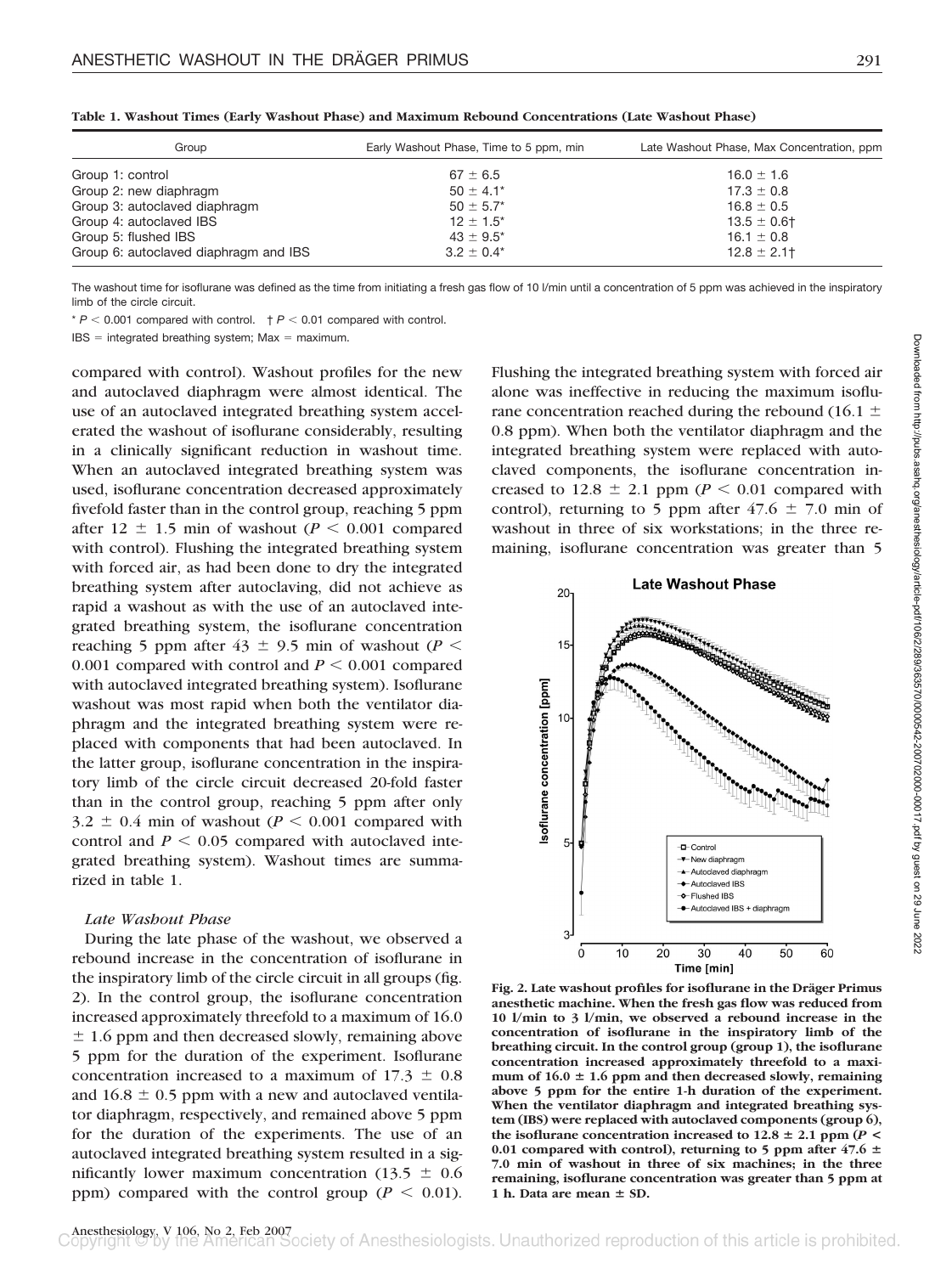ppm at 1 h. Maximum rebound concentrations are summarized in table 1.

# **Discussion**

The washout of inhalational anesthetics from the current generation of anesthesia workstations is relatively slow and unaffected by an increase in fresh gas flow or minute ventilation.<sup>2,3</sup> To our knowledge, alternative methods to accelerate anesthetic washout from the current generation of anesthesia workstations have not been investigated. In the current study, we evaluated the effect of replacing the Primus' exchangeable internal components on the washout of isoflurane. Our results demonstrate that replacing the ventilator diaphragm and integrated breathing system greatly speeds the washout of isoflurane, decreasing the time to achieve a concentration of 5 ppm in the circle breathing circuit by approximately 20-fold. Inasmuch as the internal circuitry of the Apollo, including the ventilator bellows and integrated breathing system, is identical to that of the Primus, these results are applicable to the Apollo workstation as well.

The slow washout of inhalational anesthetics from the workstations can be attributed to several factors.<sup>3</sup> The breathing system circuitry internal to the workstation comprises plastic and rubber components into which inhalational anesthetics can dissolve, the rate of absorption depending in part on the anesthetic concentration, the partition coefficients, and the surface area exposed.<sup>4</sup> The internal circuitry is also compartmentalized, resulting in the potential for pockets of fresh gas containing relatively high anesthetic concentrations that can be flushed out only slowly. In addition, to prevent dependency of tidal volume on fresh gas flow, the Primus uses a principle referred to as fresh gas decoupling,<sup>5</sup> in which the ventilator and the inspiratory part of the internal circuitry are decoupled from the fresh gas flow during the inspiratory phase of positive pressure ventilation (fig. 3). Thus, fresh gas passes to the reservoir bag *via* the carbon dioxide absorber in inspiration and is subsequently fed directly into the breathing system together with the stored volume *via* a nonreturn valve (fresh gas decoupling valve) in expiration (fig. 3). Accordingly, the internal breathing system circuitry is flushed only intermittently during the respiratory cycle, suggesting that it might act as a reservoir for inhalational anesthetics when the workstation is being prepared for MH-susceptible patients. The current data confirm this prediction by showing that replacing the integrated breathing system when contaminated greatly speeds anesthetic washout. That thorough flushing of the integrated breathing system with forced air was relatively ineffective in accelerating isoflurane washout suggests that compartmentalization and fresh gas decoupling are of lesser importance than the solubility of isoflurane in the plastics (polyphenylensulfide and polyphenylensulfone) of the breathing system.



**Fig. 3. Diagram showing the principle of fresh gas decoupling (FGD). During positive-pressure ventilation, the ventilator and the inspiratory part of the internal circuitry are decoupled from the fresh gas flow in inspiration. Thus, fresh gas passes to the reservoir bag** *via* **the carbon dioxide absorber in inspiration and is subsequently fed directly into the breathing system together with the stored volume** *via* **a nonreturn valve (fresh gas** decoupling valve) in expiration. PAW = airway pressure.

The ventilator diaphragm and integrated breathing system are easily accessible and replaceable as described in the workstation's user manual.<sup>6</sup> In brief, the handle of the integrated breathing system is held and the unit is pulled out; the three sealing screws (fig. 4A) on the ventilator cover are loosened a quarter turn using the key supplied by the manufacturer; the integrated breathing system is removed from the ventilator module exposing the ventilator diaphragm, which is then removed (fig. 4B); the autoclaved ventilator diaphragm and integrated breathing system are inserted into the ventilator module; the three sealing screws are tightened and the integrated breathing system is reinserted into the workstation until it engages. This step-by-step procedure is easy to learn, is simple to perform, and can be completed in less than 5 min. A routine workstation check should follow the procedure.

Both the ventilator diaphragm and integrated breathing system can be autoclaved.<sup>6</sup> However, the flow sen-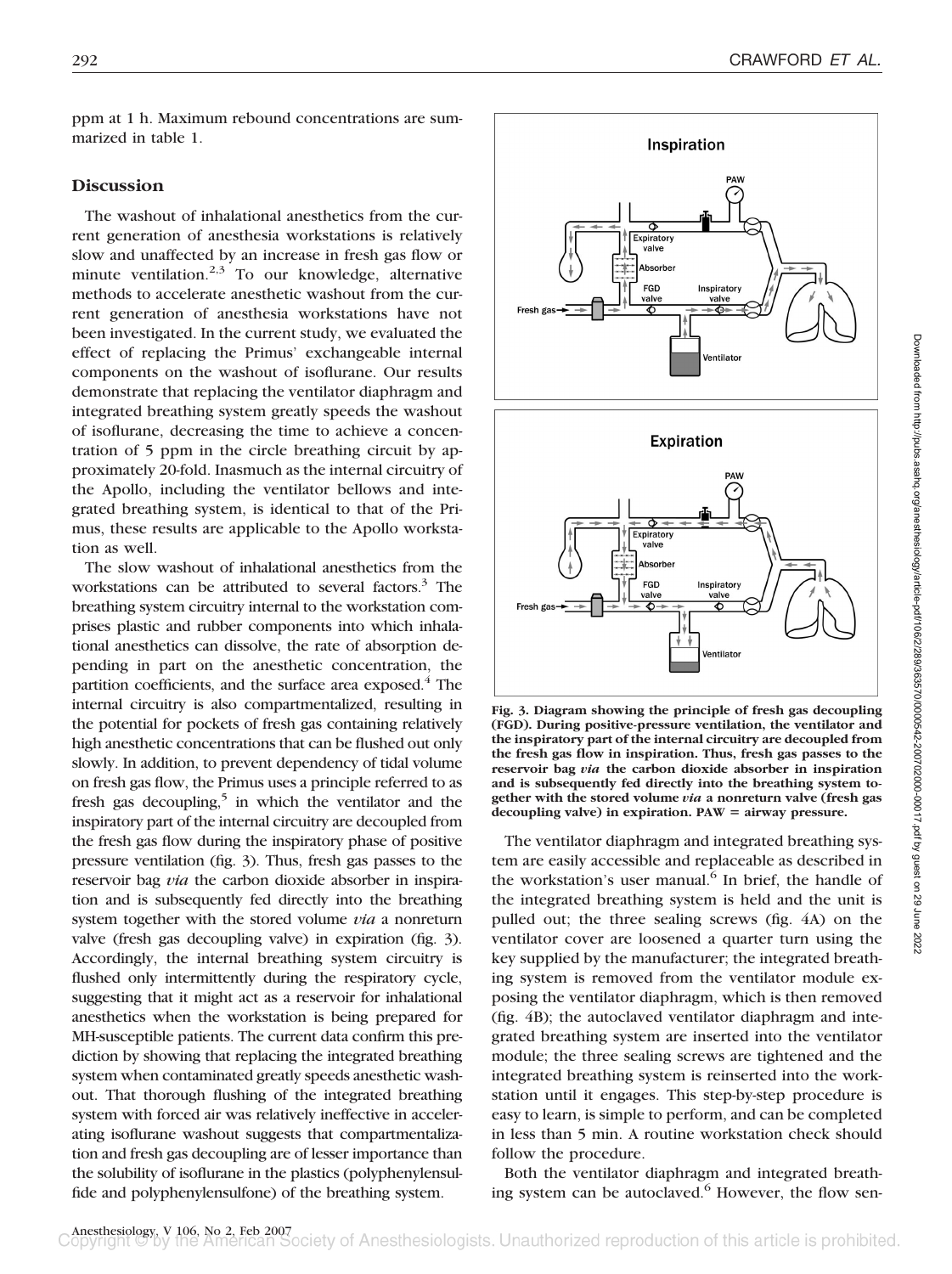Fig. 4. The Dräger Primus integrated breathing **system and ventilator diaphragm. To remove the integrated breathing system from the ventilator module, three sealing screws (labeled 1) on the ventilator cover are loosened a quarterturn using the key supplied by the manufacturer (***A***). Removing the integrated breathing system exposes the ventilator diaphragm,** which is then removed (*B*). To prepare the in**tegrated breathing system for autoclaving, it is separated into its three components by loosening five sealing screws (labeled 2) a quarterturn using the key supplied by the manufacturer (***A***). Modified with permission from Reference 6.**



sors cannot be autoclaved and must be removed from the breathing system before autoclaving by unscrewing the inspiratory and expiratory ports. To prepare the integrated breathing system for autoclaving, it is separated into its three component parts by loosening five sealing screws (fig. 4A) using the key supplied by the manufacturer. The cover is then removed from the metal valve plate, which in turn is removed from the base, and each part is autoclaved.

In the current study, we standardized the circuit configuration, isoflurane concentration, period of exposure, method of measurement, and fresh gas flow. A priming concentration of 1.5% was used for 2 h to evaluate the washout of a clinically relevant concentration of isoflurane. A Miran SapphIRe 205B Series Portable Ambient Air Analyzer, which uses infrared spectroscopy, measured the concentration of isoflurane in real time. The fresh gas flow of 10 l/min used for the early washout phase is commonly recommended for flushing anesthesia delivery systems.§ In the late washout phase, we decreased the fresh gas flow to 3 l/min to simulate a clinically relevant flow. The threefold increase in isoflurane concentration observed during the late washout phase is consistent with published data. $2,3$  The exact cause of the rebound increase in concentration is unclear. Anesthetics elute slowly from the plastic and rubber components of anesthetic delivery systems, the rate depending on the amount dissolved and the partition coefficient.7 That the use of autoclaved components had little effect on the maximum concentration attained during the rebound suggests that autoclaving might not have completely eliminated dissolved isoflurane and/or that other reservoirs are responsible for the rebound increase in concentration. Whether exposure to the anesthetic concentrations found during the rebound can trigger MH is unknown. To avoid unintentional exposure of MH-susceptible patients to inhalational anesthetics, we recommend maintaining a fresh gas flow of 10 l/min for the duration of the anesthetic.

We flushed the Primus until an isoflurane concentration of 5 ppm was achieved. Because the minimum anesthetic concentration necessary to trigger a reaction in MH-susceptible humans is unknown, endpoint concentrations in previous studies have been variable and range from 1 to 10 ppm.<sup>1-3,8,9</sup> Evidence suggests that MH-susceptible swine do not develop MH when exposed to 5 ppm of halothane (Denise Wedel, M.D., Mayo Clinic, Rochester, Minnesota, October 2, 2006, personal communication). In addition, ambient anesthetic concentrations were frequently in the range of 1 to 5 ppm before waste gas scavenging became standard in the operating room, and to our knowledge, there are no reports of MH reactions in healthcare workers exposed to the operating room environment. Accordingly, we used a vapor concentration of 5 ppm as a valid measurement endpoint.

These findings have important fiscal implications. Many anesthesia departments purchase an anesthesia workstation that is reserved for use with MH-susceptible patients. It is often difficult to justify the cost of these "clean" workstations given the infrequency of their use. The current findings indicate that the Primus, when equipped with an autoclaved ventilator diaphragm and integrated breathing system and flushed for 5 min, provides an alternative anesthetic delivery system for MHsusceptible patients. Given the results of this study, the authors' department now stocks a ventilator diaphragm and integrated breathing circuit specifically for use with MH-susceptible patients. These components are autoclaved after each use. Given that approximate current costs for the Primus' ventilator diaphragm and integrated breathing system are US \$125 and \$5,300, respectively, the use of autoclaved components is an economical alternative to a dedicated MH anesthetic workstation.

In summary, we have shown that the Primus' ventilator diaphragm and integrated breathing system act as important reservoirs for inhalational anesthetics when preparing the workstation for use with MH-susceptible patients. Replacing the ventilator bellows and integrated breathing system with autoclaved components greatly speeds anesthetic washout. To prepare the Primus for MHsusceptible patients who present for elective surgery, we propose the following guidelines: (1) remove all vaporizers, (2) replace the ventilator diaphragm and integrated breathing system with autoclaved components, (3) ventilate a model lung for 5 min using a new external disposable breathing circuit and a fresh gas flow of 10 l/min, and (4) maintain this fresh gas flow for the duration of anesthesia.